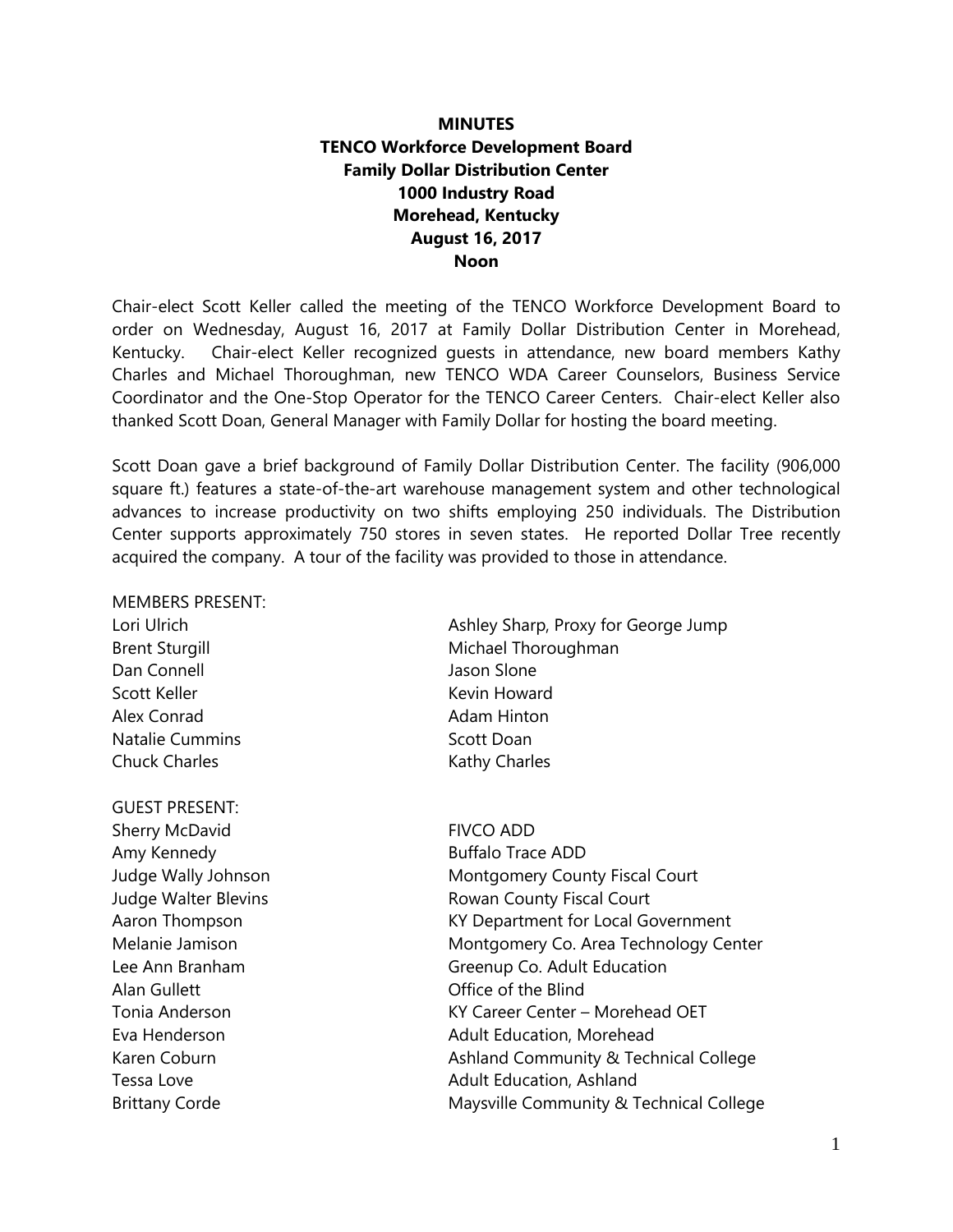STAFF PRESENT: Denise Dials Teresa Wilburn Jeremy Faulkner Stephen Culp Donna Burke Kelly Dickerson Haley Moore **Access 19** Justin Suttles Crystal Keaton

### GENERAL ITEMS:

#### Approval of Minutes

Chair-elect Keller asked if there were any questions or corrections to the Minutes of the May 17, 2017 meeting. **There being none, a motion was made by Chuck Charles and second by Lori Ulrich to approve the Minutes of the May 17, 2017 TENCO WDB meeting. Motion carried.**

#### Quarterly Budget Review

Stephen Culp, Fiscal Officer presented and reviewed the TENCO WDB budget through June 30, 2017. A budget summary and detailed budget was provided. Mr. Culp reviewed and explained obligations and expenses.

### Administrative Entity Budget Review

Mr. Culp reviewed the Administrative Entity Budget. He reported the Executive Committee and Governing Board had met and approved the FY'17 budget modification request for an additional \$93,881.38. The modification was necessary due to hiring additional staff after the OET reorganization. Mr. Culp reviewed the proposed FY'18 Administrative Entity Budget that was also approved by the Executive Committee & Governing Board. He reviewed revenue, expenses and carryover funds. The Board was also provided the FY'17 and FY'18 funding comparison for the Adult, Dislocated Worker and Youth categories.

### REPORTS:

### Executive Committee

Chair-elect Keller reported the Executive Committee had also met and approved the FY'17 budget modification. The Committee reviewed and approved the Lewis County BOE year round contract amendment to allow \$6200 of out-of-school funds to be transferred to the in-school category; approved the Lewis County Board of Education SYEP contract modification allowing 20% of funds allocated towards the program to be expended towards in-school participants and to remove language that would cap the number of weeks the youth could work but maintained July 28, 2017 as the end of the work experience.; and approved moving forward with the website posting and submitting of the TENCO WDB WIOA Regional & Local Plan for July 1, 2017 – June 30, 2020.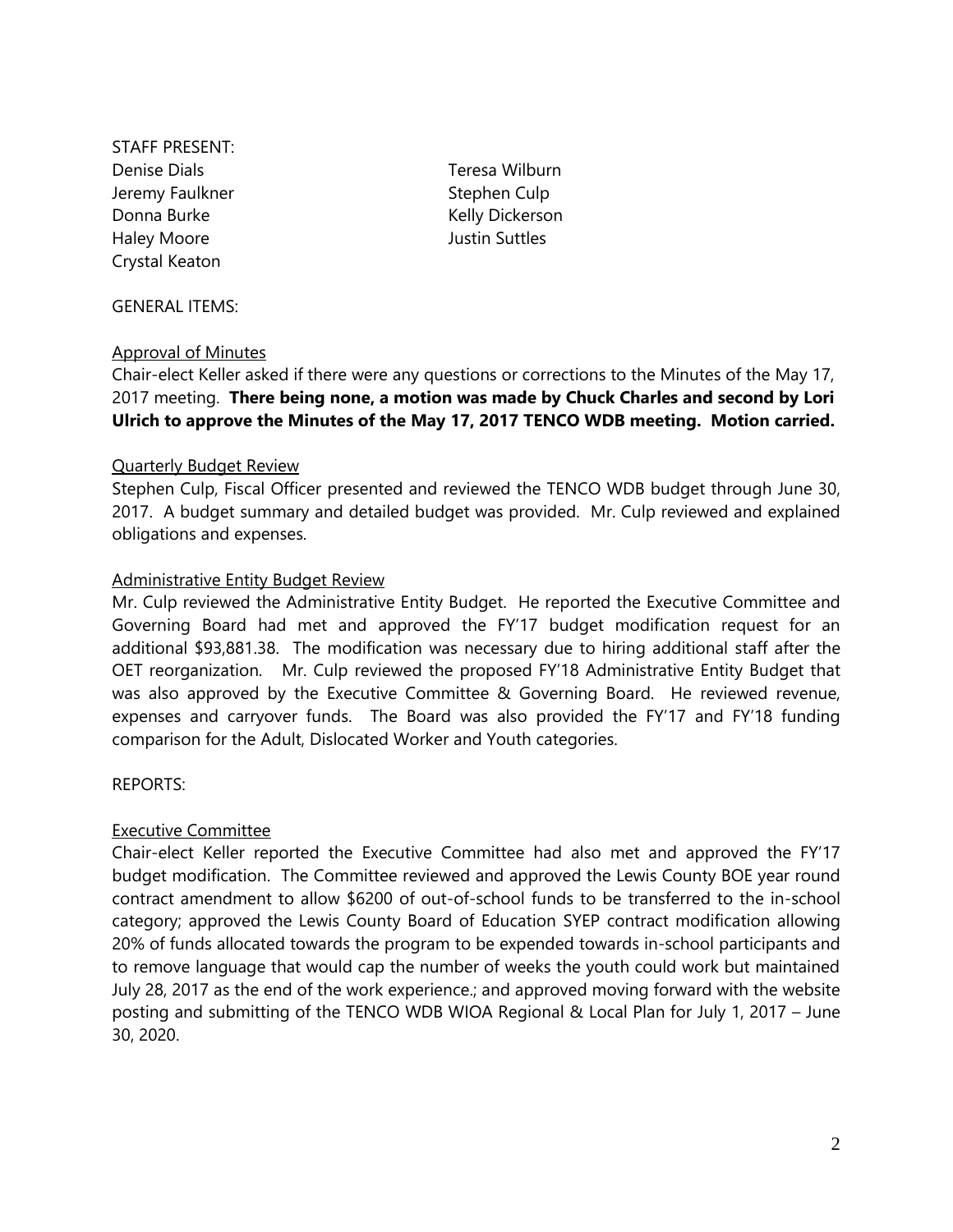### Career Center Committee

Lori Ulrich provided an update from the Committee. She reported the Direct Service Provider and One Stop Operator Contracts were in place and currently operating through FIVCO ADD as approved on July 1, 2017. The Career Center Certification of the new Morehead Career Center was approved for an extension until December 2017. The KWIB will be modifying the application for the certification within the next few months.

### Youth Committee

Denise Dials, Director of Workforce provided an update of the Lewis County BOE Summer Youth Employment Program contract awarded through the RFP process for \$120,000. Twenty-one individuals participated in the program in the Counties of Boyd, Lewis and Greenup. Ms. Dials reported on the jobs/projects the individuals participated in during the program. Due to the low number of individuals in the program, the full \$120,000 will not be utilized.

### OTHER BUSINESS:

### FIVCO ADD Contract Amendment

Ms. Dials reported a front desk vacancy has occurred in the KY Career Center - Maysville. She reported funds are available to hire an individual to fill the vacancy. The request is to amend the contract maximum to a total amount of \$777,157.30. Discussion followed the report. **After discussion, a motion was made by Chuck Charles and second by Kevin Howard to hire an individual at the KY Career Center - Maysville through the FIVCO ADD contract with a salary range of \$9-\$12 per hour increasing the current contract for a maximum of \$777,157.30. Motion carried.**

### Business Services Update

Jeremy Faulkner, Director of Economic Development Initiatives provided an update on the business services activities for the TENCO WDA.

- Northeast KY FAME Chapter 12 individuals in the FAME classe; first cohort attrition rate is high; have five additional companies interested in participating;
- Rapid Response activities AK Steel 20 individuals and Pentair 140 individuals;
- $\bullet$  10<sup>th</sup> Clopay Job Fair was held this month.

# Partner Updates

Natalie Cummins reported Adult Education has rebranded to Skills U and the Request for Proposal for Adult Education services will be released in January.

Jason Slone reported the Office of Employment & Training offices would no longer be providing the Unemployment Insurance services through the Career Centers effective September 11. The UI Claims will be by on-line or phone in Frankfort. Customers will be allowed to use computers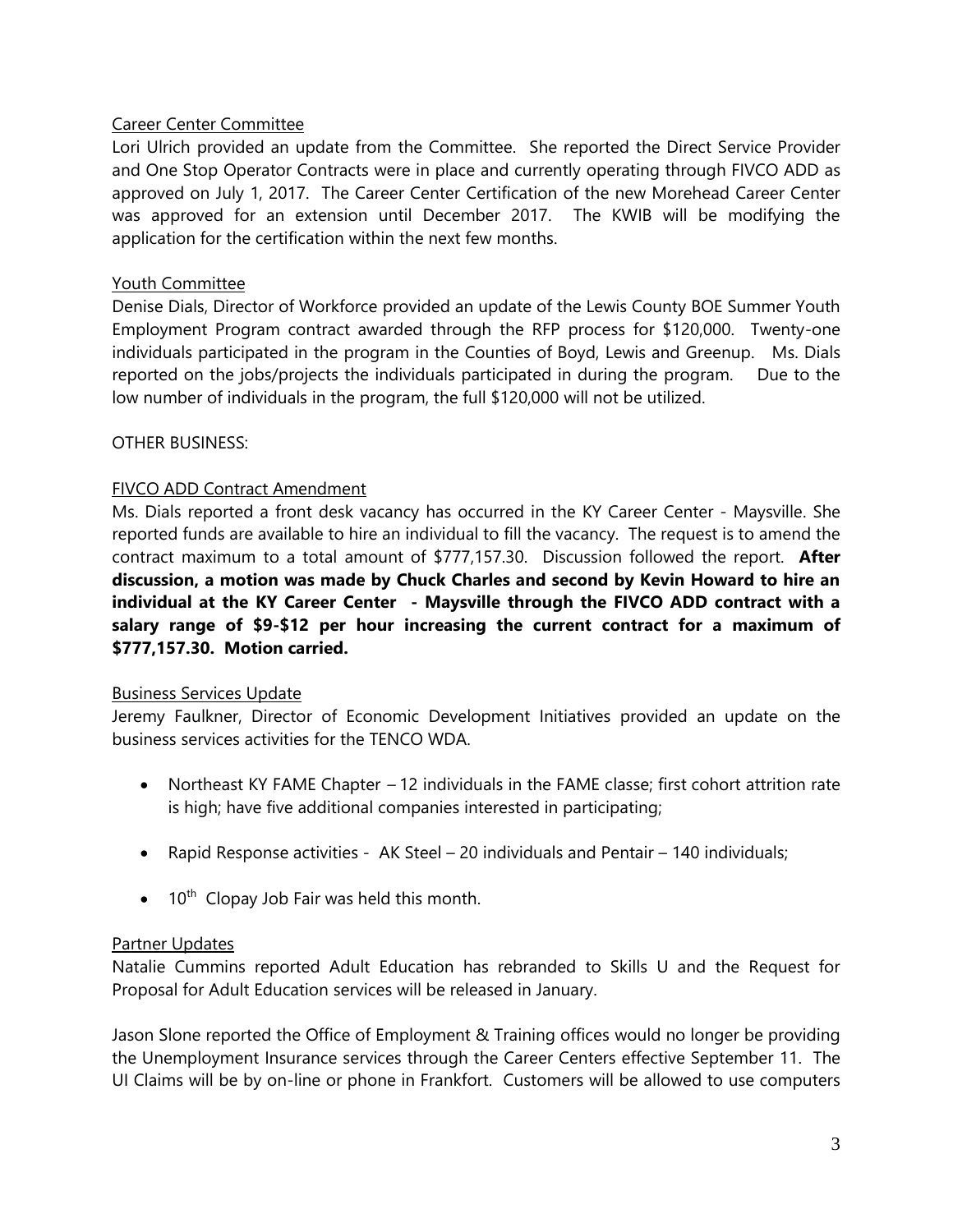or phones in the Career Center for UI services with local staff only assisting with minimal questions.

Brent Sturgill reported two Office of Vocational Rehabilitation staff have been hired in Ashland, Jason Gulliam and Katrina Tackett. There are on-going conversations regarding the merger of Office for the Blind and OVR as one agency for working individuals with disabilities.

### SNAP E&T and Medicaid Waiver Presentation

Ms. Dials presented a power point presentation on the Supplemental Nutrition Assistance Program (Food Stamps) Employment & Training and Medicaid Community Engagement. She reported the SNAP E&T and Medicaid Community Engagement is for able body individuals without dependents who are receiving food stamp benefits. Individuals exempt from participating were discussed. The Medicaid waiver has not passed to date. Services meeting the requirements of the SNAP E & T and Medicaid Community Engagement will be available through the KY Career Centers. Funding for additional staff should be available through a contract with the State. Ms. Dials reported individuals participating in the program would have to maintain 20 hours of work, volunteer, training and/or job readiness activities in order to maintain benefits. However, the goal of the program is to increase employment, not maintain benefits.

The program will hopefully increase the labor market participation rate; decrease the number of individuals requiring assistance; and decrease poverty. She reported on statistics for KY, including the number of eligible SNAP E & T and Medicaid Community Engagement individuals in each TENCO county.  $-21,755$  for the entire TENCO area. Ms. Dials anticipates TENCO WDA SNAP E & T participation starting in March 2018. The Medicaid Community Engagement programs will be phased in from July – December 2018.

Ms. Dials reported an Ad Hoc Committee will be selected to assist with the planning and preparation of the SNAP E&T and Medicaid Community Engagement programs. The Committee may develop policies, plan services, determine staffing needs and other matters relating to the implementation of the SNAP E & T and Medicaid Community Engagement Program. She will be contacting members, partner agencies and local officials to participate on the Committee.

TENCO WDA is participating the development of a new IT system that will be utilized among partners to better coordinate services. A contract was received from the State to assist with the expenses for staff time in participating with the IT development.

### Local/Regional Plan

The Plan is on the website and still available to comment during the 90 day period.

# Strategic Plan

The State has not implemented their new Plan in which the LWDA's are to be in alignment. The TENCO Strategic Planning Committee will move forward and meet to outline goals for the next